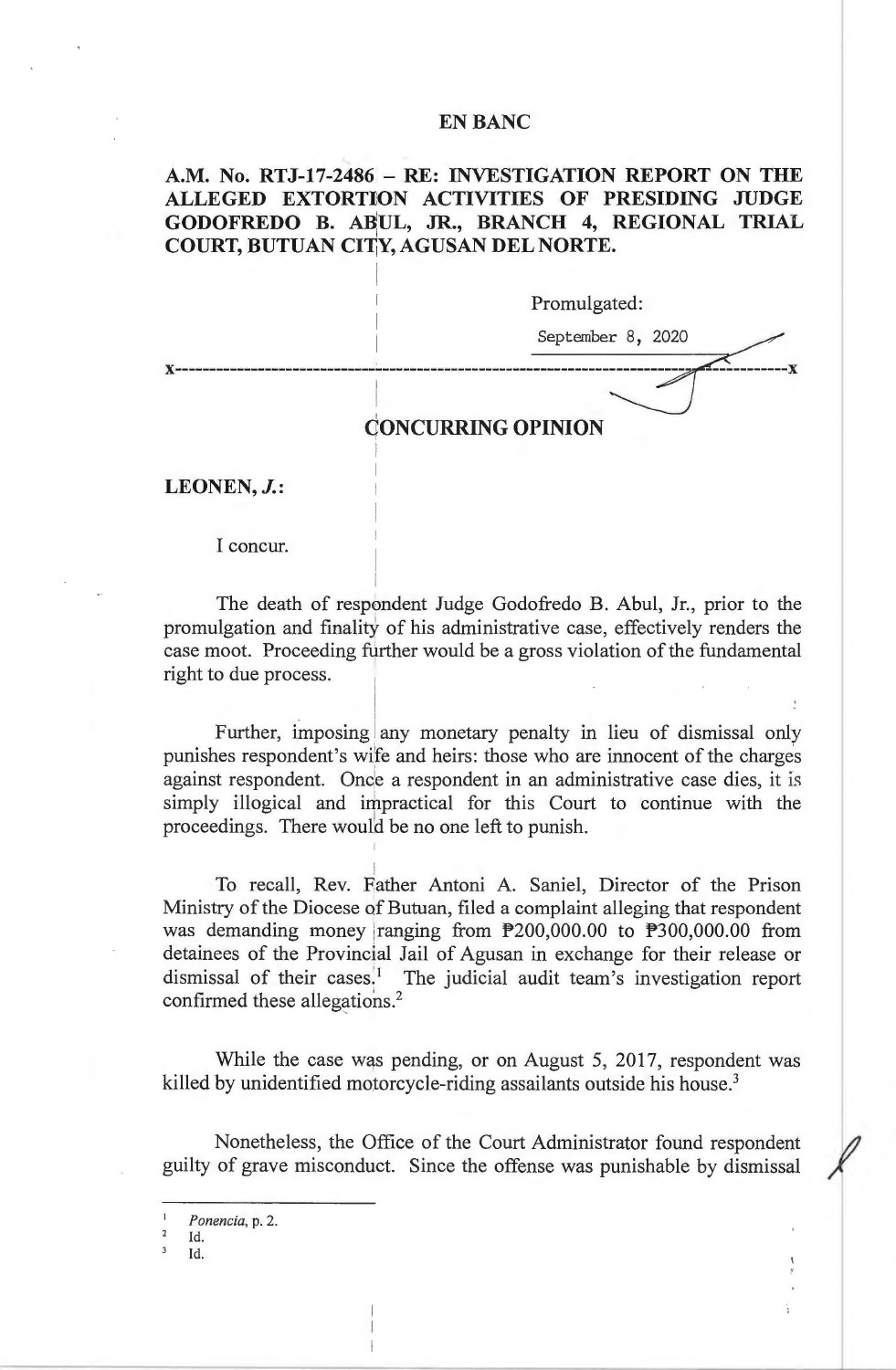$^{\circ}$  L  $^{\circ}$ ' )

*I* 

from service, the Office of the Court Administrator instead recommended the penalty of a fine of  $P500,000.00$ , to be deducted from respondent's retirement gratuity, in view of his death.<sup>4</sup>

In the September 3, 2019 Decision,<sup>5</sup> this Court adopted the findings of the Office of the Court Administrator but modified the recommended penalty to the forfeiture bf all benefits, including retirement gratuity, on the ground that the death of a respondent in an administrative case did not oust  $\cdot$ this Court of its jurisdiction to proceed with the case, or to impose accessory penalties on the respondent.<sup>6</sup>

! Respondent's widow, Bernadita C. Abul, then filed a Motion for Reconsideration, arguing that the case should have been rendered moot since her husband was no longer in a position to assail the September 3, 2019 Decision of this Court, to plead his innocence, or to express remorse.<sup>7</sup>

I

'

This Court, guided by the able *ponencia* of Associate Justice Ramda Paul L. Hernando, has now seen it fit to: (1) reverse its earlier Decision; (2) grant the Motion for Reconsideration; and (3) dismiss the administrative case against respondent.

I The *ponencia* is ahchored on four (4) grounds: (1) Judge Abul still enjoyed the right to be presumed innocent, since his death preceded any final judgment on the charges against him; (2) administrative liability, like criminal liability, may be extinguished through death;  $(3)$  the imposition of a penalty would violate due process since Judge Abul can no longer exercise any of the remedies that would have been available to him; and (4) Judge Abul's mistakes should not unduly punish his heirs.

I concur.

I

The power granted by the Constitution to this Court to discipline members of the Bench and the Bar should always be read alongside the guarantee of any respondent's fundamental rights. In any disciplinary proceeding, respondents are, at all times, guaranteed the fundamental right to due process of law under Article I, Section 1:

英县

*5 Re Alleged Extortion Activities of Judge Abu!,* A.M. No. RTJ-17-2486, September 3, 2019, <https://elibrary.judiciary.gov.ph/thebookshelf/showdocs/1/65676> [Per Curiam, En Banc].

 $\mathbf{Id.}$ 

 $4$  Id.

<sup>7</sup>*Ponencia,* p. 3.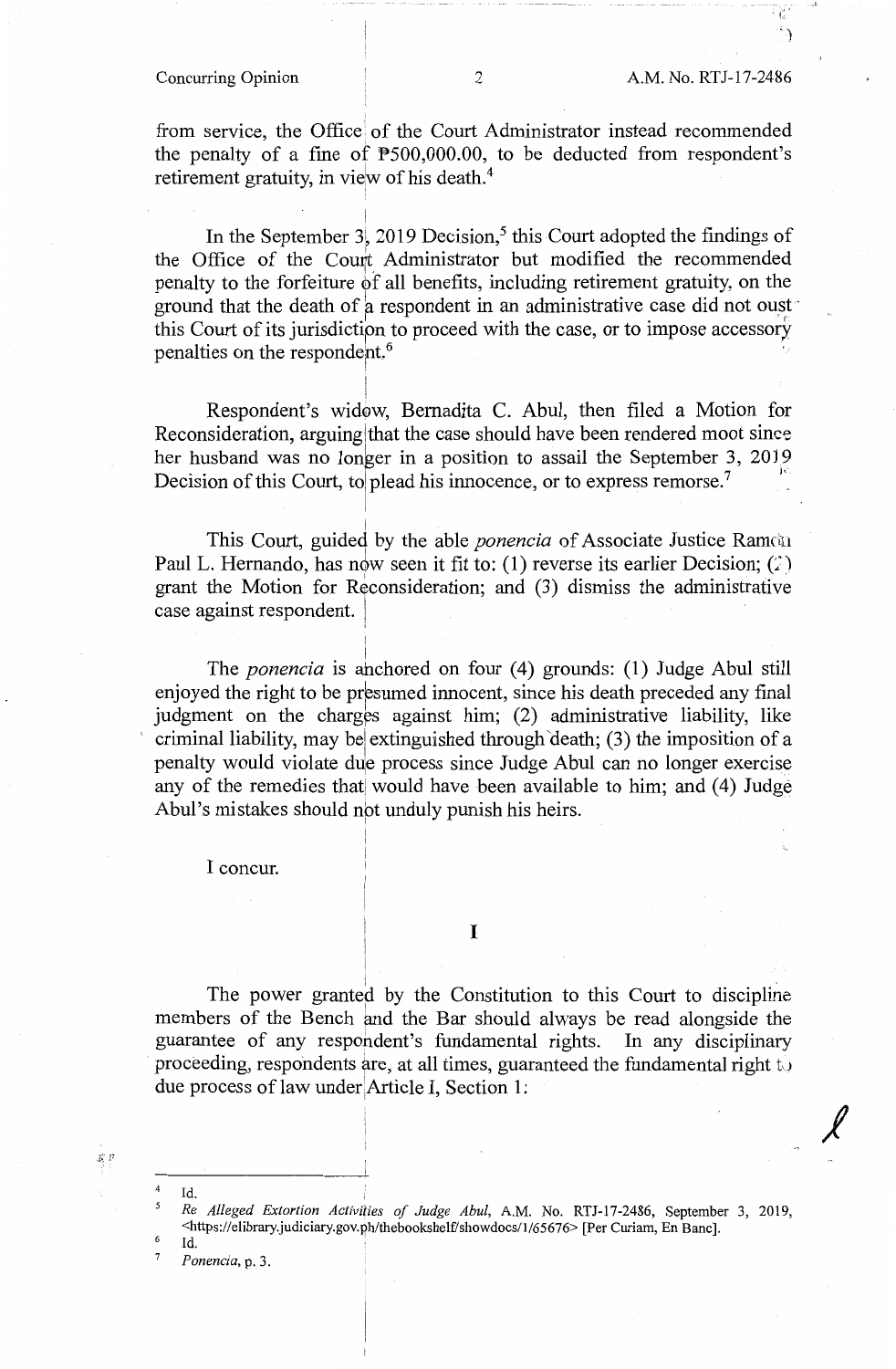*I* 

### ARTICLE III

### Bill of Rights

SECTION 1. No person shall be deprived of life, liberty, or property without due process 'of law, nor shall any person be denied the equal protection of the laws.!

Disciplinary proceedings, being administrative in nature, do not necessarily require the strict procedural rules usually found in civil and criminal cases. It is a generally accepted rule that due process in administrative proceedings does not require that the respondent *must* be heard. It merely requires that the respondent is *given the opportunity* to be I heard.<sup>8</sup>

This "lesser" standard, however, is not lost even after judgment is rendered. In administrative cases, the right to due process still grants respondents the opportunity to question any unfavorable judgment rendered against them. *Lumiqued v. Exevea*<sup>9</sup> explains:

i In administrative proceedings, the essence of due process is simply the opportunity to explain one's side. One may be heard, not solely by verbal presentation but also, and perhaps even much more creditably as it is more practicable than oral arguments, through pleadings. An actual hearing is not always an indispensable aspect of due process. As long as a party was given the opportunity to defend his interests in due course, he cannot be said to have been denied due process of law, for this opportunity to be heard is the very essence of due process. Moreover, *this* constitutional mandate is deemed satisfied if a person is granted an *opportunity to seek ~econsideration of the action or ruling complained*   $of^{10}$  (Citations omitted, emphasis supplied)

Criminal liability is immediately extinguished if the accused dies before final judgment is rendered.<sup>11</sup> The reason is simple: due process requires that the accused be informed of the evidence and findings against them, and be given the opportunity to appeal the conviction. As the *ponencia* correctly points out,<sup>12</sup> there is no reason why the same principle should not apply in administrative cases where a lower quantum of proof is required.

<sup>12</sup>*Ponencia,* p. 5.

*Legarda v. Court of Appeals,* 345 Phil. 890, 905 (1997) [Per J. Romero, En Banc].

<sup>9</sup>346 Phil. 807 (1997) [Per J. Romero, En Banc].

<sup>&</sup>lt;sup>10</sup> Id. at 828 *citing Concerned Officials of MWSS v. Vasquez*, 310 Phil. 549 (1995) [Per J. Vitug, En Banc]; *Mutuc v. Court of Appeals*, 268 Phil. 37 (1990) [Per J. Paras, Second Division]; *Pamantasan ng* Lungsod ng Maynila (PLM) v. Civil Service Commission, 311 Phil. 573 [Per J. Vitug, En Banc]; and *Legarda v. Court of Appeals,* 345 Phil. 890 ( 1997) [Per J. Romero, En Banc].

<sup>&</sup>lt;sup>11</sup> See REV. PEN. CODE, art. 89. How criminal liability is totally extinguished. - Criminal liability is totally extinguished:

<sup>1.</sup> By the death of the convict, as to the personal penalties; and as to pecuniary penalties, liability therefor is extinguished only when the death of the offender occurs before final judgment[.]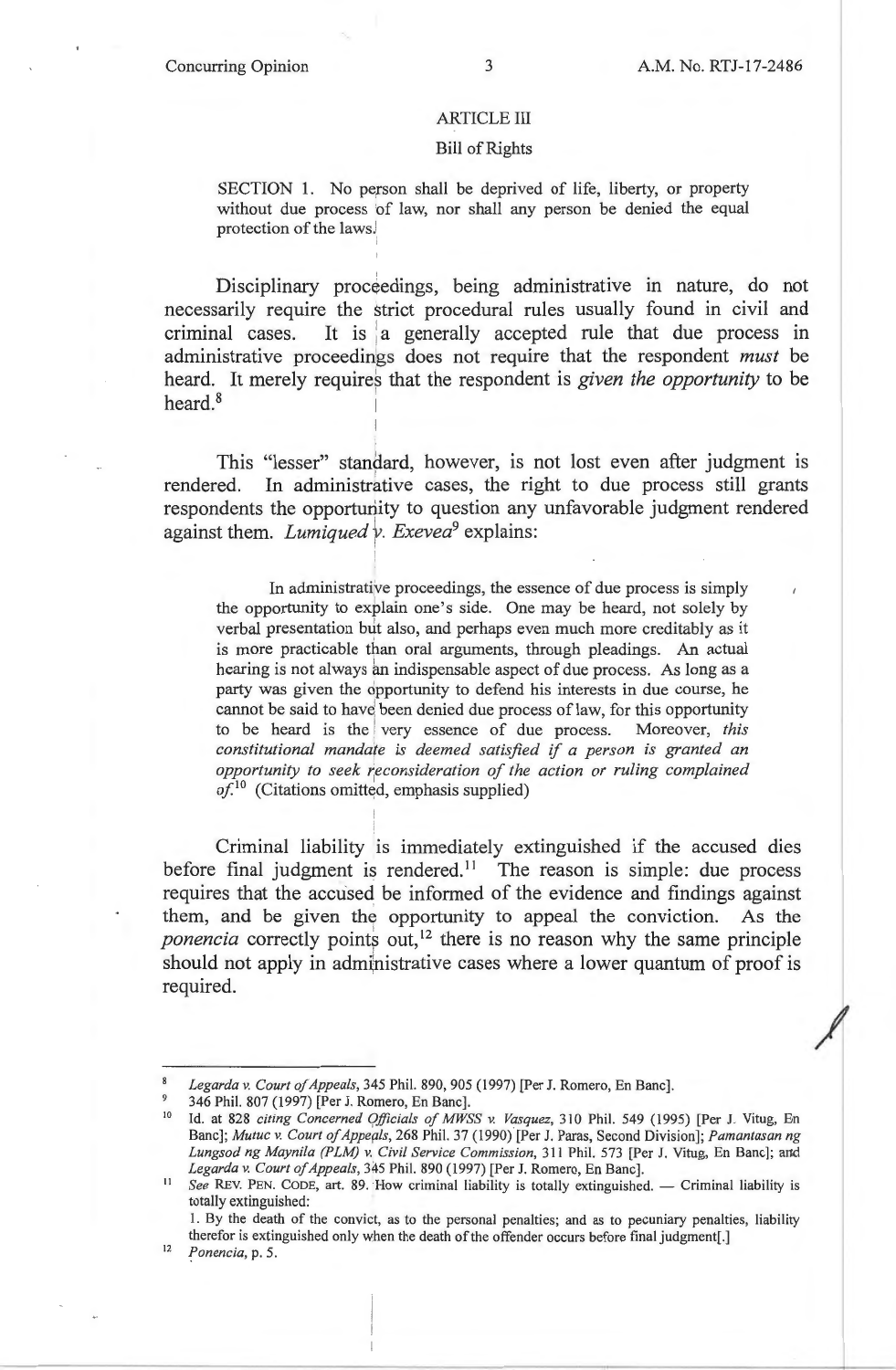The opportunity to be heard is not a mere formality, but an intrinsic. and substantial part of the constitutional right to due process. Thus, the opportunity to be heard must be present in *all* aspects of the proceeding until the finality of the judgment.

# II

I

I

I I

i

i  $\mathbf{I}$ 

 $\mathbf{f} = \mathbf{f} \times \mathbf{f}$ 

It is settled that this Court's jurisdiction over a disciplinary case of a court official or employee, once acquired, is not lost simply because the respondent has ceased to hold office during the pendency of the case.<sup>13</sup> Thus, respondents cannot escape liability if they retire or resign from public office. Death, however, jcannot be likened to these types of cessation from public office.

I explained in my previous Dissenting Opinion that the rationale for the rule on the continuation of proceedings, despite cessation from public office, must first take into account the nature of the cessation:

Cessation from public office during the pendency of the case may occur in three (3) different ways: (L) resignation; (2) retirement; or (3) death.

Resignation requires intent. It is a *voluntary* cessation from public office. Sometimes, hbwever, respondents in disciplinary proceedings opt to resign to avoid being forcibly dismissed from service. Thus, this Court has stated that resignation "should be used neither as an escape nor as an easy way out to evade administrative liability by a court personnel facing administrative sanctioh."

Therefore, once this Court assumes jurisdiction—that is, after an administrative case has been filed-resignation from public office will not render the case moot. In *Pagano v. Nazarro, Jr.:* 

A case becomes moot and academic only when there is no more actual controversy between the parties or no useful purpose can be served in passing upon the merits of the case. The instant case is not moot and academic, despite the petitioner's separation from government service. Even if the most severe of administrative sanctions - that of separation from service - may no longer be imposed on the petitioner, there are other penalties which may be imposed on her if she is later found guilty of administrative; offenses charged against her, namely, the disqualificatioh to hold any government office and the forfeiture of benefits.

Moreover, this Court views with suspicion the

*I* 

<sup>13</sup>*Perez v. Abiera,* 159-A Phil. 575, 580-581 [Per J. Munoz Palma, En Banc].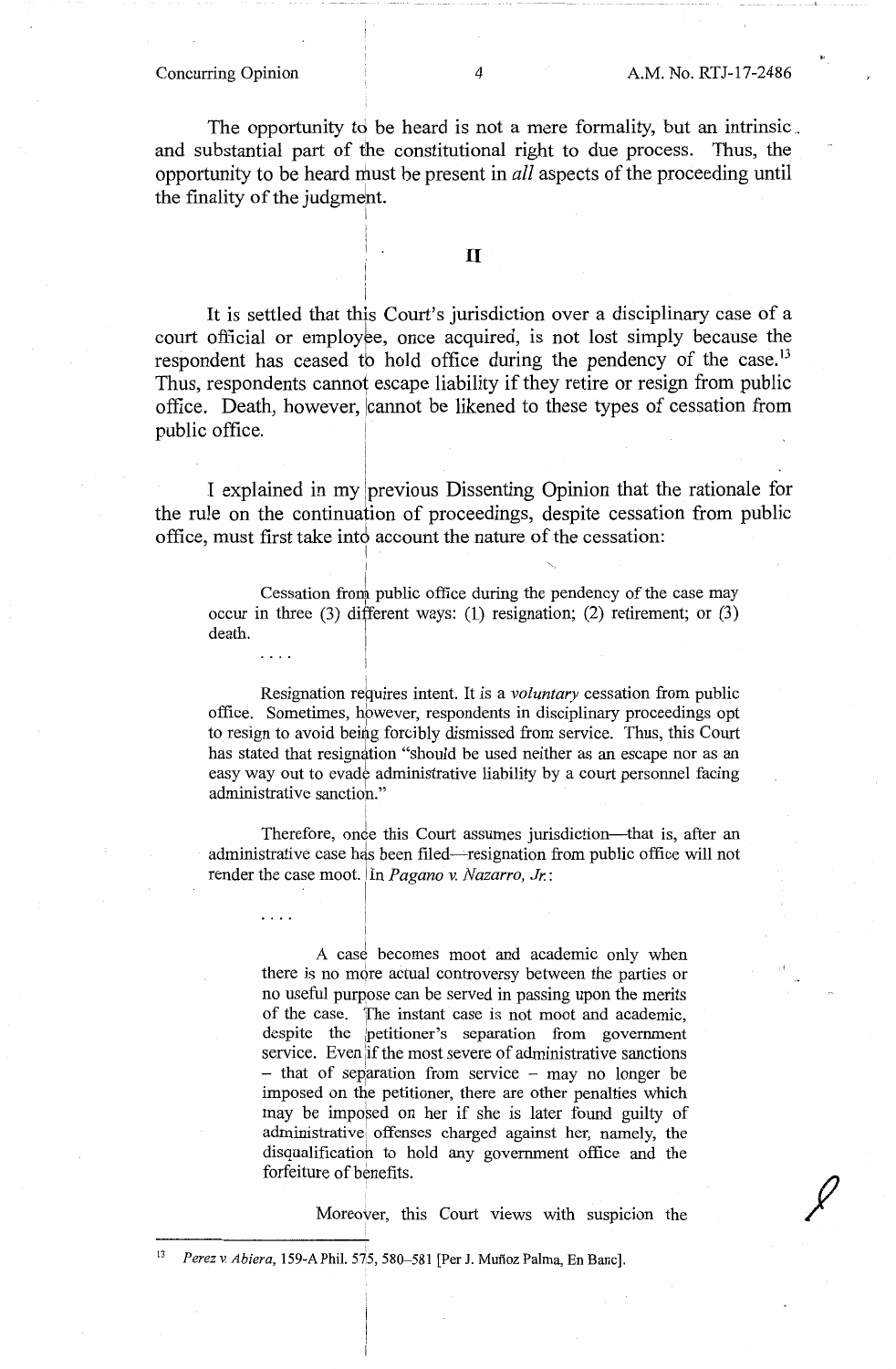I I

precipitate act of a government employee in effecting his or her separation from service, soon after an administrative case has been :initiated against him or her. An employee's act of tendering his or her resignation immediately after the discovery of the anomalous transaction is indicative of his or her guilt as flight in criminal cases.

Retirement, meanwhile, may be optional or compulsory. Optional retirement for government employees may be availed after 20 to 30 years of service, regardless of age. Judges and justices may also opt to retire upon reaching 60 years old as long as they have rendered 15 years of service in the judiciary. Optional retirement, like resignation, is a *voluntary* cessation from public office. Thus, the same rationale is applied to those who avail of optional retirement during the pendency of an administrative case. In *Aquino, Jr. v. Miranda*:

I I

į.

!

 $\cdots$ 

I A public servant whose career is on the line would normally want the investigating body to know his or her whereabouts for purposes of notice. The timing of respondent's application for leave, for optional retirement, and her sudden unexplained disappearance, taken together, leads us to conclude that hers is not a mere case of negligence. Respondent's acts reveal a calculated design to evade or derail the investigation against her. Her silence at the least serves as a tacit waiver of her opportunity to refute the charges made against her.

Neither respondent's disappearance nor her retirement preeludes the Court from holding her liable. Her disappearance constitutes a waiver of her right to present evidence in her behalf. The Court is not ousted of its jurisdiction over an administrative case by the mere fact that the respondent public official ceases to hold office during the pendency of respondent's case.

Respondents ih an administrative case could apply for optional retirement to evade liability. Thus, optional retirement during the pendency of an administrative case, like resignation, will not render the I case moot.

Unlike resignation, however, retirement may also be *involuntary*. Retirement from public service is compulsory for government employees who have reached 65 years old or for judges and justices who have reached 70 years old.

In the leading case of *Perez v. Abiera,* this Court was confronted with the issue of whether an administrative complaint against a judge, was rendered moot when he compulsorily retired while the case was pending. Citing *Diamalon v. Quintillan*,<sup>14</sup> respondent Judge Carlos Abiera argued that he could not be meted the penalty of dismissal since he was no longer in service.

<sup>14 139</sup> Phil. 654 (1969) [Per J. Fernando, En Banc].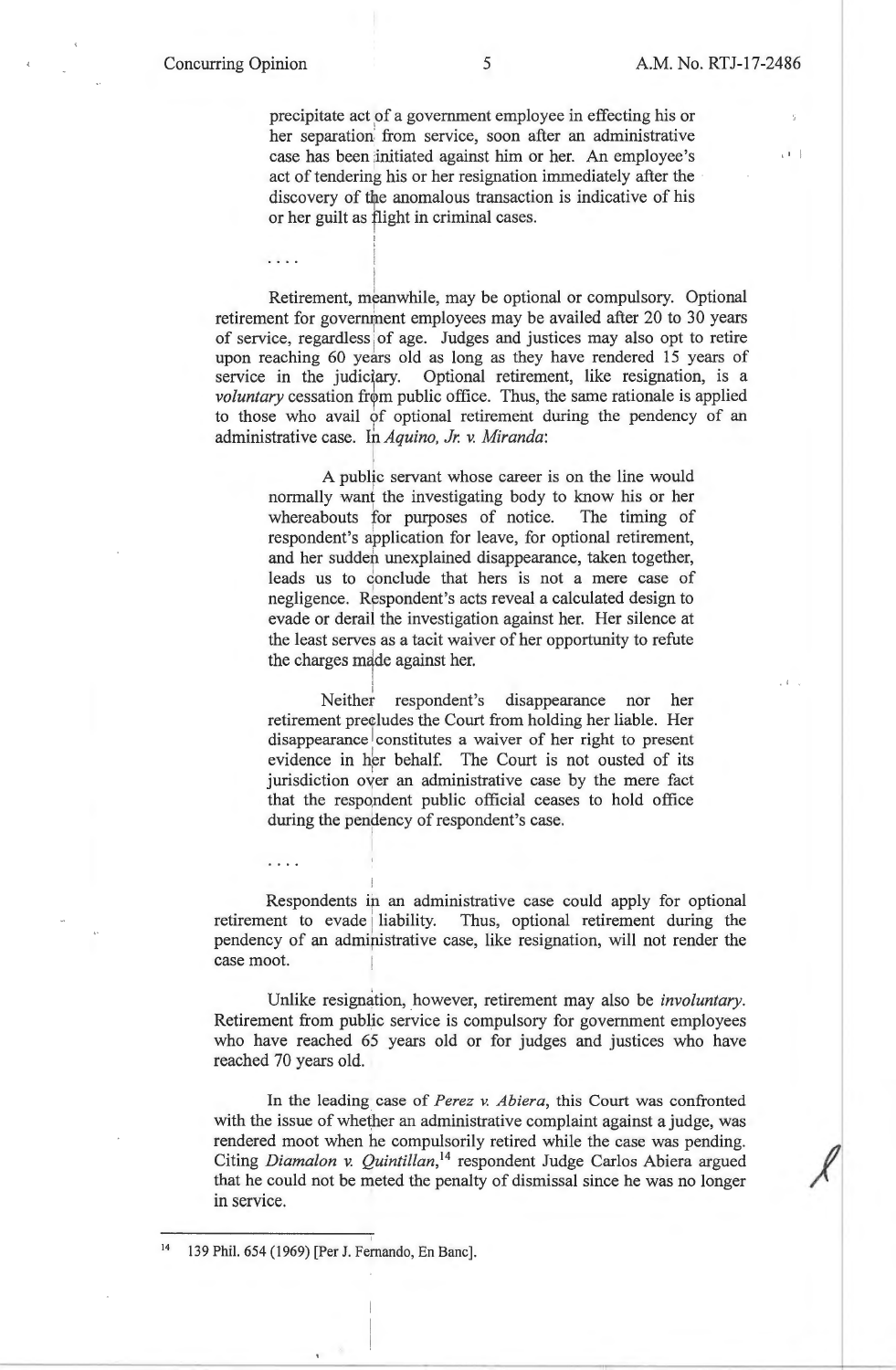$\frac{1}{2}\frac{1}{2}$ 

1 ·

野島

 $\frac{1}{2}$ 

*I* 

In *Quintillan*, this Court dismissed the complaint against Judge Jesus Quintillan since he had already resigned from service before a judgment could be rendered:

[T] he petition for dismissal must be granted. There is no need to inquire further into the charge imputed to respondent Judge that his actuation in this particular case failed to satisfy the due process requirement. As an administrative proceeding is predicated on the holding of an office or position in the Government and there being no doubt as to the resignation of respondent Judge having been accepted as of August 31, 1967, there is nothing to stand in the way of the dismissal prayed for.

In *Abiera*, however, this Court clarified that *Quintillan* was not meant to be a precedent to immediately dismiss complaints against judges who resigned or retired while the administrative cases were pending:

It was not the intent of the Court in the case of *Quintillan* to set down a hard and fast rule that the resignation or retirement of a respondent judge as the case may be renders [sic] moot and academic the administrative  $\frac{1}{2}$ case pending against him; nor did the Court mean to divest itself of jurisdiction to impose certain penalties short of dismissal from the government service should there be a finding of guilt on the basis of the evidence. In other words, the jurisdiction that was Ours at the time of the filing of the administrative complaint was not lost by the mere fact that the respondent public official had ceased to be in office during the pendency of his case. The Court retains its jurisdiction either to pronounce the respondent official innocent of the charges or declare him guilty thereof. A contrary rule would be fraught with injustices and pregnant with dreadful and dangerous implications. For what remedy would the people have against a judge or any other public official who resorts to wrongful and illegal conduct during his last days in office? What would prevent some corrupt and unscrupulous magistrate from committing abuses and other condemnable acts knowing fully well that he would soon be beyond the pale of the law and immune to all administrative penalties? If only for reasons of public policy, this Court must assert and maintain its jurisdiction over members of the judiciary and other officials under its supervision and control for acts performed in office which are inimical to the service and prejudicial to the interests of litigants and the general public. If innocent, respondent official meritsi vindication of his name and integrity as he leaves the government which he served well and faithfully, if guilty, he deserves to receive the corresponding censure and a penalty proper and imposable under the situation.

### This Court, thus, established that:

In short, the cessation from office of a respondent Judge either pecause of resignation, retirement or some other similar dause does not per se warrant the dismissal of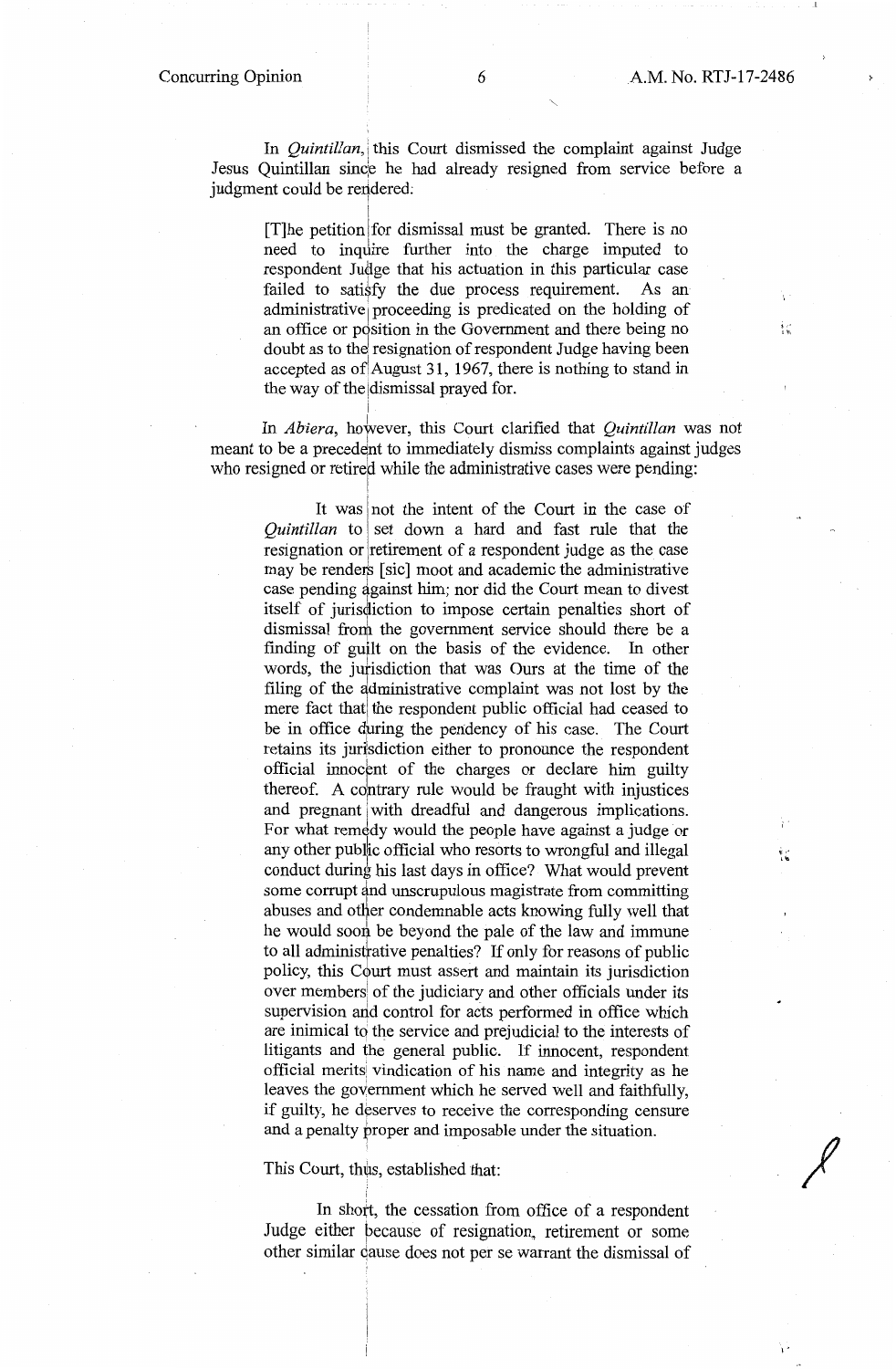an administrative complaint which was filed against him while still in the service. Each case is to be resolved in the context of the circumstances present thereat.

As this doctrine developed, this Court has interpreted "some other similar cause" to include death. Death, however, cannot be placed on the same footing as resignation or retirement. Resignation and optional retirement are *voluntary* modes of cessation. The respondent may avail of them as a way to escape or evade liability. This Court, therefore, should not be ousted of its jurisdiction to continue with the administrative complaint even if the resignation is accepted or the application for retirement is approvel  $\vert$ 

Death, unless self-inflicted, is *involuntary.* Respondents who die during the pendency of the administrative case against them do not do so with the intent to escape or evade liability. The rationale for proceeding with administrative cases despite resignation or optional retirement, therefore, cannot apply.

It is conceded that compulsory retirement is also involuntary. Respondents or this Cpurt cannot fight against the passage of time.

i *Abiera,* however, had a different rationale for respondents who have reached the compulsory age of retirement:

A contrary rule would be fraught with injustices and pregnant with dreadful and dangerous implications. For what remedy would the people have against a judge or any other public official who resorts to wrongful and illegal conduct during his last days in office? What would prevent some corrupt ahd unscrupulous magistrate from committing abuses and other condemnable acts knowing fully well that he would soon' be beyond the pale of the law and immune to all administfative penalties? If only for reasons of public policy, this Cqurt must assert and maintain its jurisdiction over members of the judiciary and other officials under its supervision and control for acts performed in office which are inimical to the service and prejudicial to the interests of litigants and the general public.

In formulating the doctrine, this Court was trying to guard against corrupt and unscrupulous magistrates who would commit abuses knowing fully well that after retirement, they could no longer be punished.

It is this *certainty of cessation* that differentiates compulsory retirement from death as a mode of cessation from public service. A respondent judge , knows when he or she will compulsorily retire. In contrast, nobody knows when one will die, unless the cause of death is self-inflicted. Even those with terminal illnesses cannot pinpoint the exact day when they will die.

The essence of due process in administrative cases is simply the opportunity to be heard. Respondents must be given the opportunity to be informed of and refute the charges against them in all stages of the proceedings.

Only in resignation and retirement can there be a guarantee that

过望

式

 $\bar{\xi}$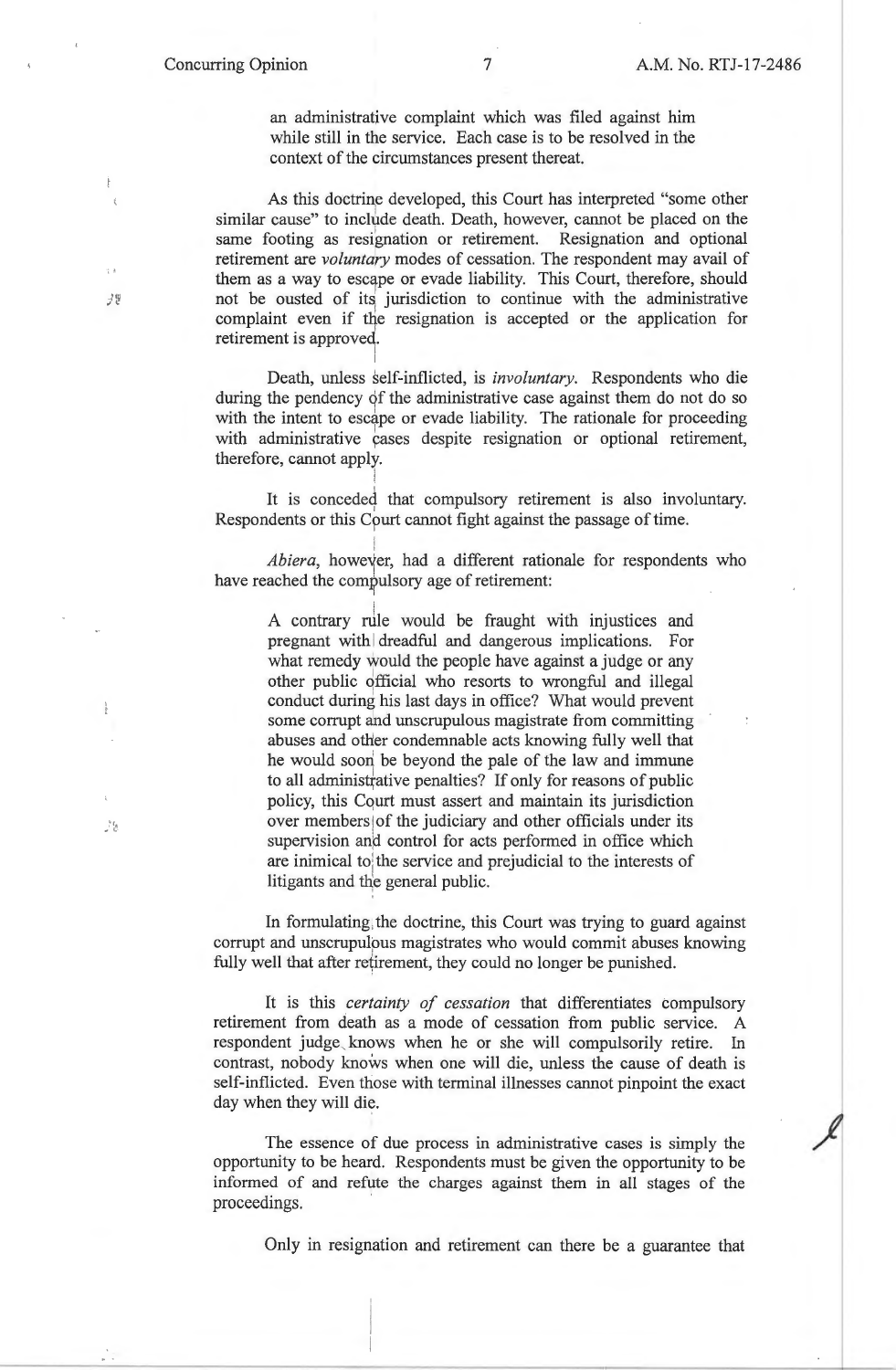a d

 $\frac{1}{2}$ 

 $\mathbf{r}$ 

/'

W.

respondents will be given the opportunity to be heard. Even if they resign or retire during the pendency of the administrative case, they can still be aware of the proceedings and actively submit pleadings. Thus, they should not be allowed to evade liability by the simple expediency of separation from public service.

It would be illogical and impractical to treat dead respondents as equal to resigned or retired respondents. Dead respondents are neither aware of the continuation of the proceedings against them, nor are in any position to submit pleadings. Death forecloses any opportunity to be heard. Continuing with the administrative proceedings even after the respondent's death, therefore, is a violation of the right to due process.<sup>15</sup> (Citations omitted)

i 'n beskrywer in de beskrywer in de beskrywer in de beskrywer in de beskrywer in de beskrywer in de beskrywer<br>De beskrywer in de beskrywer in de beskrywer in de beskrywer in de beskrywer in de beskrywer in de beskrywer i

 $\mathbf{I}$ 

Here, respondent only knew of the conclusions of the judicial audit team before his death. He had no knowledge that the Office of the Court Administrator would adbpt the findings of the judicial audit team. He certainly would not have known that this Court would adopt the findings of the Office of the Court Administrator. As was demonstrated by the subsequent events of this case, his widow was the one who filed a Motion for Reconsideration-not to ask for clemency, but rather, to have the case dismissed, because her husband did not know he would be found guilty of the charges against him. !

At the risk of beirig repetitive, I must reiterate: death forecloses *any*  opportunity to be heard Resigned or retired respondents should not be treated in the same manner as dead respondents. The reason should be easy enough to comprehend: only respondents who are still alive can speak, and, ultimately, be heard.

I ~ ll

### III

This Court has already repeatedly been confronted with this issue and has even repeatedly been constrained to dismiss the case due to the sheer impracticability of the punishment.

In *Baikong Akang Camsa vs. Judge Aurelio Rendon,* 16 this Court found it inappropriate to proceed in the investigation of a judge "who could no longer be in any position to defend himself[,] [which] would be a denial

<sup>&</sup>lt;sup>15</sup> Dissenting Opinion of J. Leonen in *Re Alleged Extortion Activities of Judge Abul*, A.M. No. RTJ-17-2486, September 3, 2019, <https://elibrary.judiciary.gov.ph/thebookshelf/showdocs/1/65676> [Per Curiam, En Banc] *citing Pagano v. Nazarro, Jr.,* 560 Phil. 96, 104-105 (2007) [Per J. Chico-Nazaro, Third Division]; Republic Act i616 (1957), sec. I; *Re: Requests for survivorship benefits of spouses of justices and judges who died prior to the ejfectivity of Republic Act (R.A.) No. 9946,* 818 Phil. 344 (2017) [Per J. Martires, En Bahe]; *Aquino, Jr. v. Miranda,* 473 Phil. 216,227 (2004) [Per Curiam, En Banc]; Pres. Decree No. 1146 (1977), sec. 11 (b); Republic Act No. 9946 (2010), sec. 1; *Diamalon* v. *Quintilian,* 139 Phil. 654, 656+-657 (1969) [Per J. Fernando, En Banc]; *Perez v. Abiera,* 159-A Phil. 575, 580-581 (1975) [Per J. Muñoz Palma, En Banc].<br><sup>16</sup> 427 Phil. 518 (2003) [Per J. Vitug, First Division].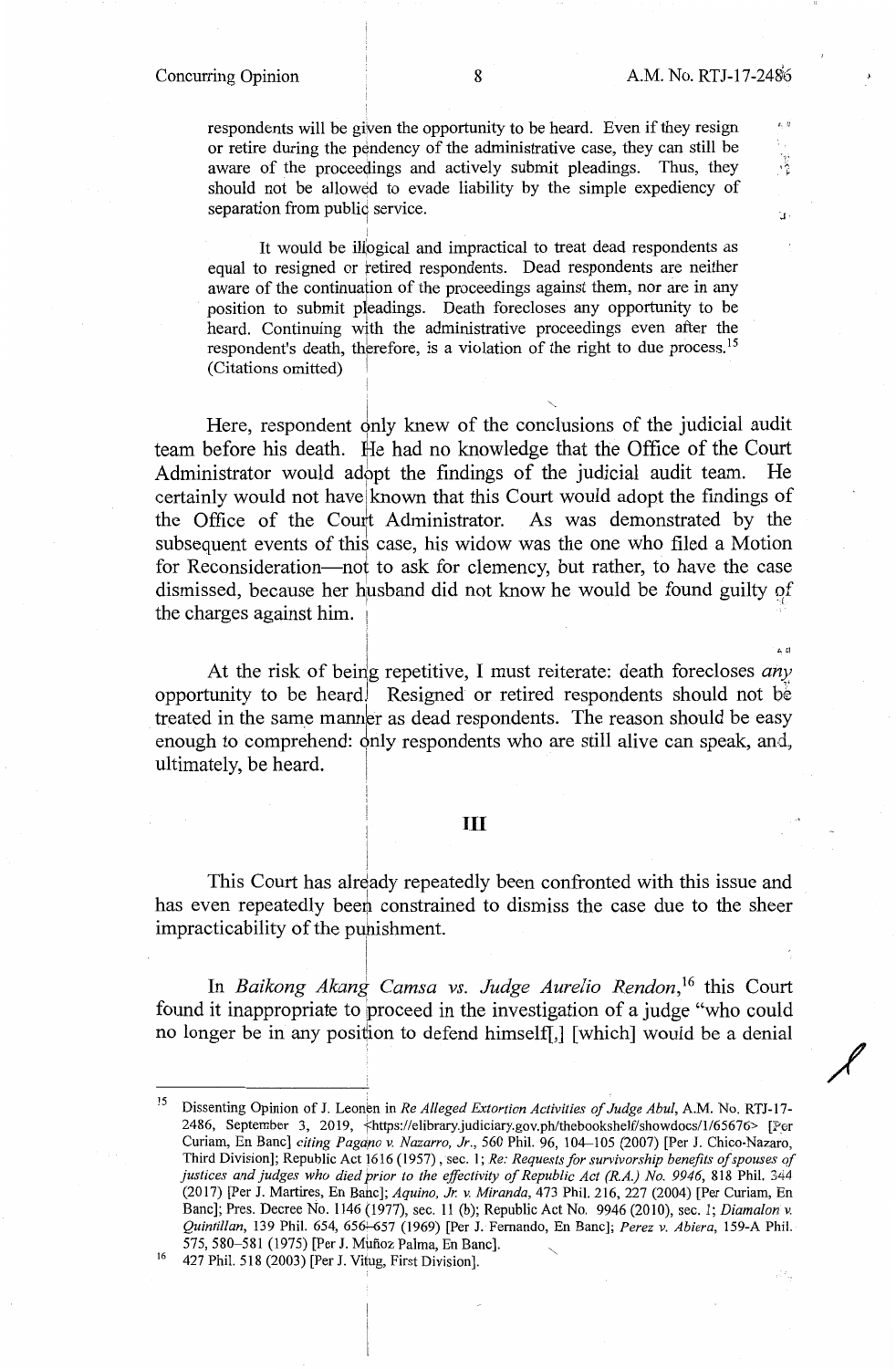$\ell$ 

of his right to be heard, our most basic understanding of due process."<sup>17</sup>

I I

I

In *Apiag v. Cantero*,<sup>18</sup> this Court dismissed the case and allowed the release of his retirement benefits, even if respondent was able to submit his comment before his untimely death:

[We] cannot just gloss over the fact that he was remiss in attending to the needs of his children of his first marriage - children whose filiation he did not deny. He neglected them and refused to support them until they came up with this administrative charge. For such conduct, this Court would have imposed a penalty. But in view of his death prior to the promulgation of this Decision, dismissal of the case is now in order.<sup>19</sup>

In *Re: Judicial Audit Conducted in the Municipal Trial Court (MTC) of Tambulig and the ~1th Municipal Circuit Trial Court (MCTC) of Mahayag-Dumingag-Josefina, both in Zamboanga del Sur*,<sup>20</sup> this Court found that respondent was constrained to dismiss the case and release his I retirement benefits to his heirs despite finding him guilty of gross inefficiency and gross ignorance of the law. I

In this Court's September 3, 2019 Decision, the majority held that the death of the respondent in an administrative case did not preclude the finding of liability, citing *Gonzales v. Escalona*<sup>21</sup> which found:

Respondent Escalona had already resigned from the service. His resignation, however, does not render this case moot, nor does it free him from liability. In fact; the Court views respondent Escalona's resignation before the investigation as indication of his guilt, in the same way that flight by an accused in a criminal case is indicative of guilt. In short, his resignation will not be a way out of the administrative liability he incurred while in the active service. While we can no longer dismiss him, we can still impose a penalty sufficiently commensurate with the offense he committed.

We treat respondent Superada no differently. While his death intervened after the completion of the investigation, it has been settled that the Court is not ousted of its jurisdiction over an administrative matter by the mere fact that the respondent public official ceases to hold office during the pendency of the respondent's case; jurisdiction once acquired, continues to exist until the final resolution of the case. *In* Loyao, Jr. v. Caube, *we held that the death of the respondent in an administrative case does not preclude a finding of administrative liability[.]22* (Citations omitted; emphasis supplied)

<sup>17</sup> Id. at 525-526.

<sup>&</sup>lt;sup>18</sup> 335 Phil. 511 (1997) [Per J. Panganiban, Third Division].

<sup>&</sup>lt;sup>19</sup> Id. at 526.<br><sup>20</sup> 509 Phil. 401 (2005) [Per CJ. Davide, Jr., First Division].<br><sup>21</sup> 587 Phil. 448 (2008) [Per J. Prion, Second Division].

<sup>&</sup>lt;sup>21</sup> 587 Phil. 448 (2008) [Per J. Brion, Second Division]. <sup>22</sup> Id. at 462-463.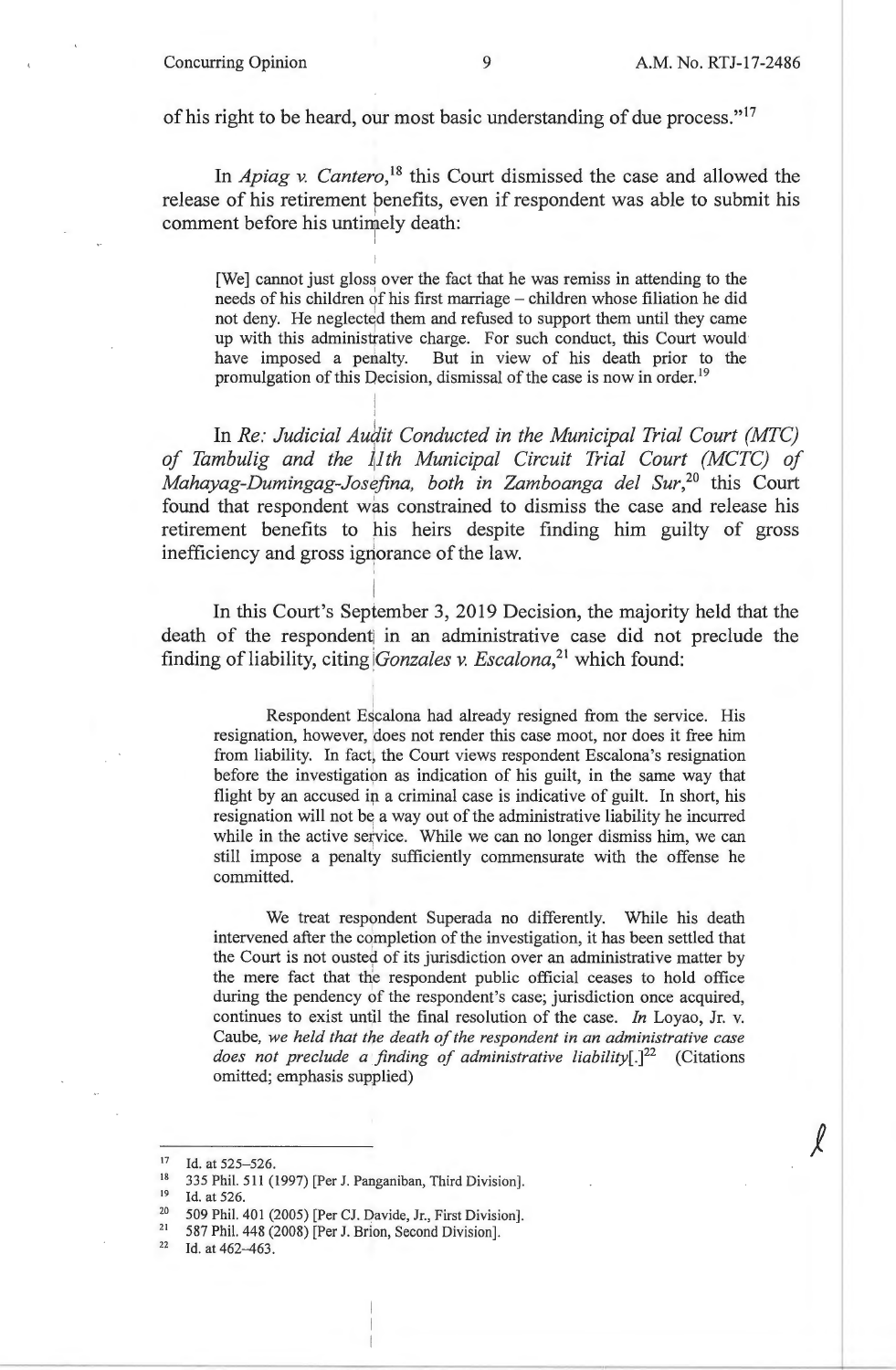$\mathbf{v}_1^i$ 

 $\ell$ 

**However,** in *Loyao, Jr. V. Caube,23* **the case that** *Gonzales* **cites as**  basis, this Court was constrained to *dismiss the case and consider it closed* and terminated, since the penalty could no longer be served:  $\mathcal{L}^{\text{S}}$  $\mathbb{Z}^4$ 

i To be sure, respondent Caube's death has permanently foreclosed the prosecution of anyl other actions, be it criminal or civil, against him for his malfeasance in office. We are, however, not precluded from imposing the appropriate administrative sanctions against him. Respondent's misconduct is so grave as to merit his dismissal from the service, were it not for his untimely demise during the pendency of these proceedings. However, since the penalty can no longer be carried out, this case is now declared closed and terminated.<sup>24</sup> (Citations omitted)

Gonzales even discusses several exceptions to the general rule. It stated that the presence of the following circumstances is enough to warrant the dismissal of the case: "first, the observance of respondent's right to due process; second, the presence of exceptional circumstances in the case on the grounds of equitable and humanitarian reasons; and third, it may also depend on the kind of penalty imposed."<sup>25</sup>

As previously discussed, there can be no due process when one does not have the corporeal presence to speak and be heard. Respondent is no longer in a position to defend himself from the findings of the Office of the Court Administrator. He can no longer be informed of the conclusions of this Court. The recommended penalty can no longer be served. On top  $\frac{1}{2}$ that, he is not in any position to file a motion for reconsideration, to plead his innocence, or to express his remorse.

Equitable and humanitarian reasons must also be taken into account in the imposition of the penalty. The forfeiture of respondent's retirement benefits will only punish his heirs, who had nothing to do with the administrative case filed against respondent.

I harbor no illusion that respondent did not commit any of the allegations meted against him. On the contrary, had respondent not died, his dismissal and all its accessory penalties, including the forfeiture of all benefits, would have been the correct penalty. His heirs, however, were not the ones who committed his infractions. It would be cruel for this Court to make his grieving family bear the burden of his faults.

Death has already removed respondent from our ranks, in a manner more permanent than dismissal. Respondent can no longer betray the public trust. He will no longer be a stain on this Court's reputation. 픊

!  $\mathbf{I}$ 

<sup>23 450</sup> Phil. 38 (2003) [Per Curiam, En Banc].<br>
<sup>24</sup> Id. at 47.<br> *<sup>25</sup> Gonzalez v. Escalona*, 587 Phil. 448, 463 (2008) [Per J. Brion, Second Division].